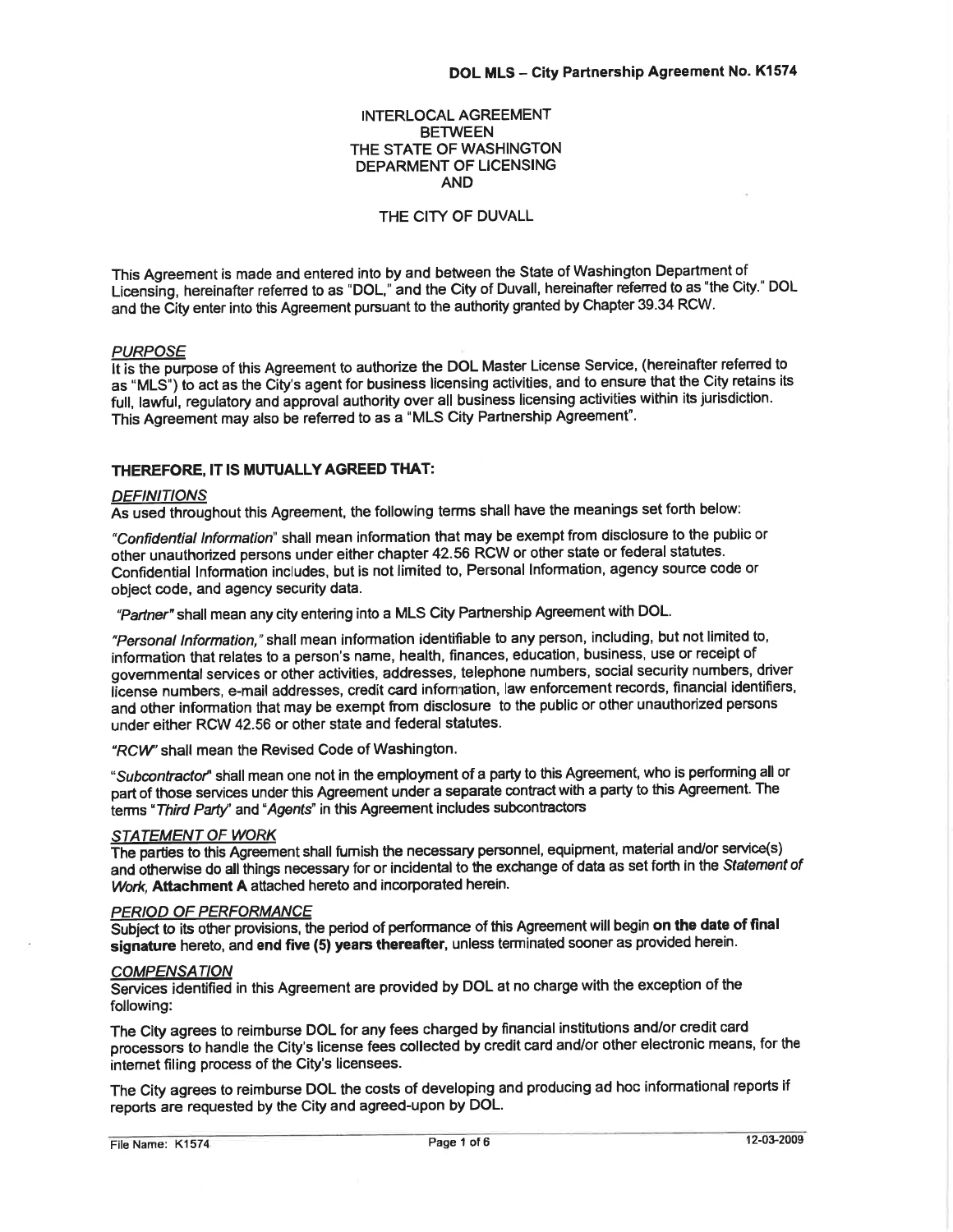The City shall reimburse DOL expenses for the implementation of changes to the MLS process, if requested by the City and agreed-upon by DOL.

All project coordination costs, including travel-related expenses, shall be absorbed by the respective parties for their own staff.

## **BILLING PROCEDURES**

DOL shall submit any invoices as-needed, but in no event more often than monthly. Invoices shall be sent to the attention of:

-Diana-Beach Finance Director **City of Duvall PO Box 1300** Duvall, WA 98019

Payment to DOL shall be made by warrant or account transfer by the City within thirty (30) calendar days of receipt of the invoice. Upon expiration of this Agreement, any claim for payment not already made shall be submitted within ninety (90) calendar days after the expiration date or the end of the fiscal year, whichever is earlier.

## **RECORDS MAINTENANCE**

The parties to this Agreement shall each maintain books, records, documents and other evidence which sufficiently and properly reflect all direct and indirect costs expended by either party in the performance of the service(s) described herein. These records shall be subject to inspection, review or audit by personnel of each party, other personnel duly authorized by either party, the Office of the State Auditor, and federal officials so authorized by law. Unless otherwise agreed, all books, records, documents, and other material relevant to this Agreement will be retained for six years after expiration and the Office of the State Auditor, federal auditors, DOL Internal Auditors, and any persons duly authorized by the parties shall have full access and the right to examine any of these materials during this period.

Records and other documents, in any medium, furnished by one party to this Agreement to the other party, will remain the property of the furnishing party, unless otherwise agreed. The receiving party will not disclose or make available this material to any third parties without first giving notice to the furnishing party and giving it a reasonable opportunity to respond. Each party will utilize reasonable security procedures and protections to assure that records and documents provided by the other party are not erroneously disclosed to third parties.

## **CONFIDENTIALITY**

DOL maintains data that is required or shared by multiple regulatory agencies and other jurisdictions. This data is subject to various public disclosure laws regulating its protection and dissemination to third parties. In particular, much of the Master Application information may not be disclosed under RCW 82.32.330, RCW 51.16.070 and RCW 50.13.020. The Parties agree that all data provided or shared under this Agreement shall be governed by the public disclosure laws of the Department of Revenue, the Department of Labor and Industries, the Department of Employment Security and the Office of the Secretary of State. Information determined to be subject to public disclosure is written in the Washington State UBI Policies and Procedures Manual (http://dor.wa.gov/Docs/Pubs/UBI/UBImanualComplete.pdf). City's public disclosure laws shall also apply.

All requests to City or DOL for public information of data collected by DOL's Master License Service shall be guided by these laws and policies.

## **INDEPENDENT CAPACITY**

The employees or agents of each party who are engaged in the performance of this Agreement shall continue to be employees or agents of that party and shall not be considered for any purpose to be employees or agents of the other party.

# **AGREEMENT ALTERATIONS AND AMENDMENTS**

This Agreement may be amended by mutual agreement of the parties. Such amendments shall not be binding unless they are in writing and signed by personnel authorized to bind each of the parties.

## **MEMORANDUM OF UNDERSTANDING (MOU)**

Instructions that either Contract Manager determines to address more than day-to-day concerns, but which do not modify the terms of this contract, shall be documented by a written, numbered Memorandum of Understanding.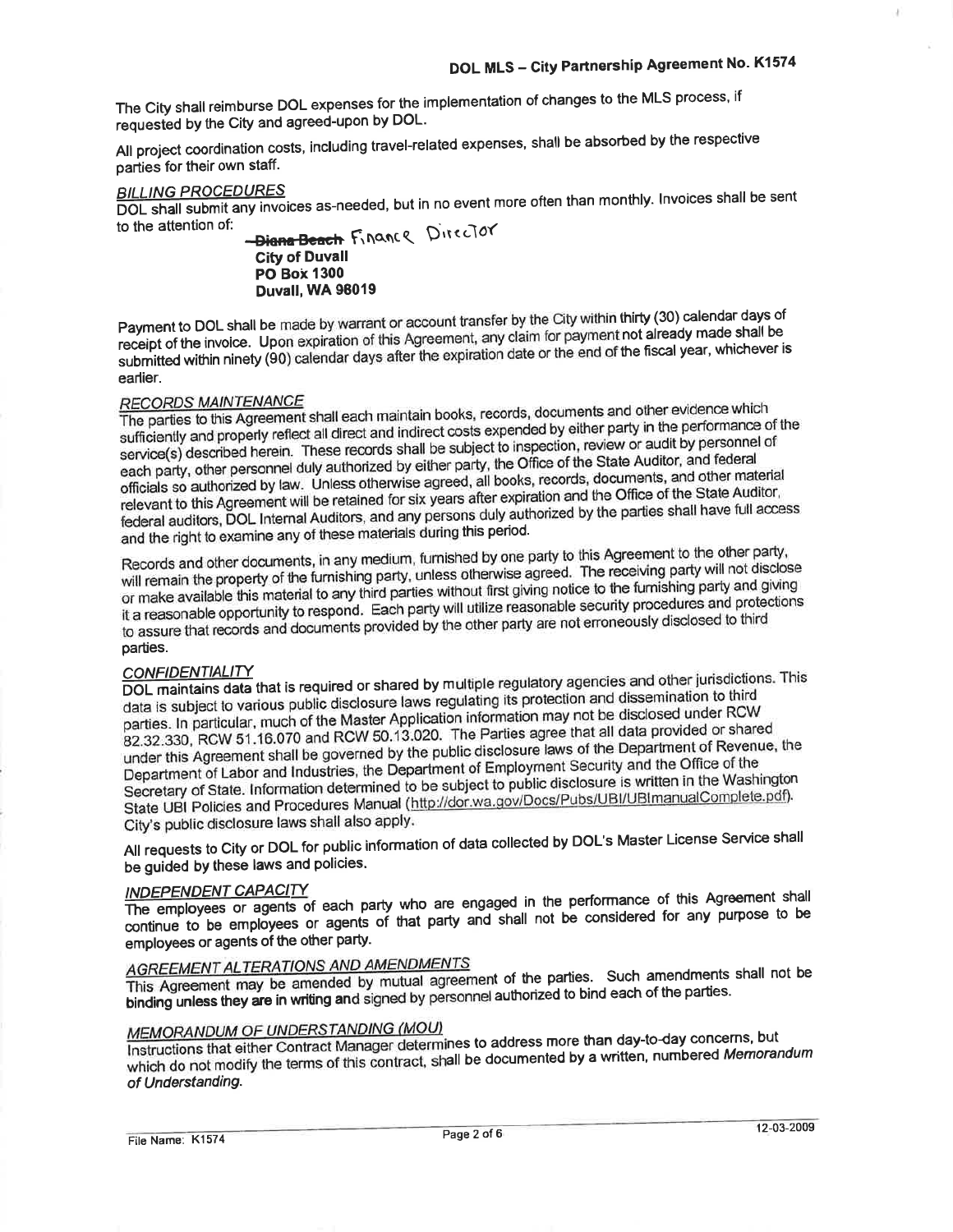## **TERMINATION**

Either party may terminate this Agreement upon ninety (90) calendar days' prior written notification to the other party. If this Agreement is so terminated, the parties shall be liable only for performance rendered in accordance with the terms of this Agreement prior to the effective date of termination.

## **TERMINATION FOR CAUSE**

If for any cause, either party does not fulfill in a timely and proper manner its obligations under this Agreement, or if either party violates any of these terms and conditions, the aggrieved party will give the other party written notice of such failure or violation. The responsible party will be given the opportunity to correct the violation or failure within 15 business days. If the failure or violation is not corrected, this Agreement may be terminated immediately by written notice of the aggrieved party to the other.

## **DISPUTES**

In the event that a dispute arises under this Agreement, it shall be determined by a Dispute Board in the following manner: Each party to this Agreement shall appoint one member to the Dispute Board. The members so appointed shall jointly appoint two additional members to the Dispute Board. The Dispute Board shall review the facts, Agreement terms, and applicable statutes and rules and make a determination of the dispute. The determination of the Dispute Board shall be final and binding on the parties hereto. As an alternative to this process, any of the parties may request intervention by the Governor, as provided by RCW 43.17.330, in which event the Governor's process will control.

## **GOVERNANCE**

This Agreement is entered into pursuant to and under the authority granted by the laws of the state of Washington and any applicable federal laws. The provisions of this Agreement shall be construed to conform to those laws.

In the event of an inconsistency in the terms of this Agreement, or between its terms and any applicable statute or rule, the inconsistency shall be resolved by giving precedence in the following order:

- 1. Applicable state and federal statutes and rules;
- The terms of this Agreement;  $2<sup>1</sup>$
- Statement of Work, Attachment A;  $3.$
- 4. Any other provisions of the Agreement, including materials incorporated by reference.

## **ASSIGNMENT**

The work to be provided under this Agreement, and any claim arising from it, is not assignable or delegable by any party in whole or in part, without the express prior written consent of the other parties.

## **WAIVER**

A failure by any party to exercise its rights under this Agreement shall not preclude that party from subsequent exercise of such rights and shall not constitute a waiver of any other rights under this Agreement unless stated to be such in a writing signed by personnel authorized to bind the party and attached to the original Agreement.

## **RIGHTS OF INSPECTION**

Each party shall provide right of access to the other party, or any of its officers, or to any other authorized agent or official of the state of Washington or the federal government at all reasonable times, in order to monitor and evaluate performance, compliance, and/or quality assurance of internal policies and procedures, and/or records relating to the safeguarding, use, and disclosure of Confidential Information obtained or used as a result of this Agreement. Each party shall make available information necessary for the other party to comply with public's right to access, amend, and receive an accounting of any disclosure of their Confidential Information.

## **SUBCONTRACTING**

With prior written consent, any party may enter into subcontracts for any of the work or services contemplated under this Agreement. Consent shall not be unreasonably withheld. The party issuing the subcontract is responsible for ensuring that all terms, conditions, assurances and certifications set forth in this Agreement are carried forward to any subcontracts.

## **SEVERABILITY**

If any provision of this Agreement or any provision of any document incorporated by reference shall be held invalid, such invalidity shall not affect the other provisions of this Agreement that can be given effect without the invalid provision, if such remainder conforms to the requirements of applicable law and the fundamental purpose of this Agreement. To this end the provisions of this Agreement are declared to be severable.